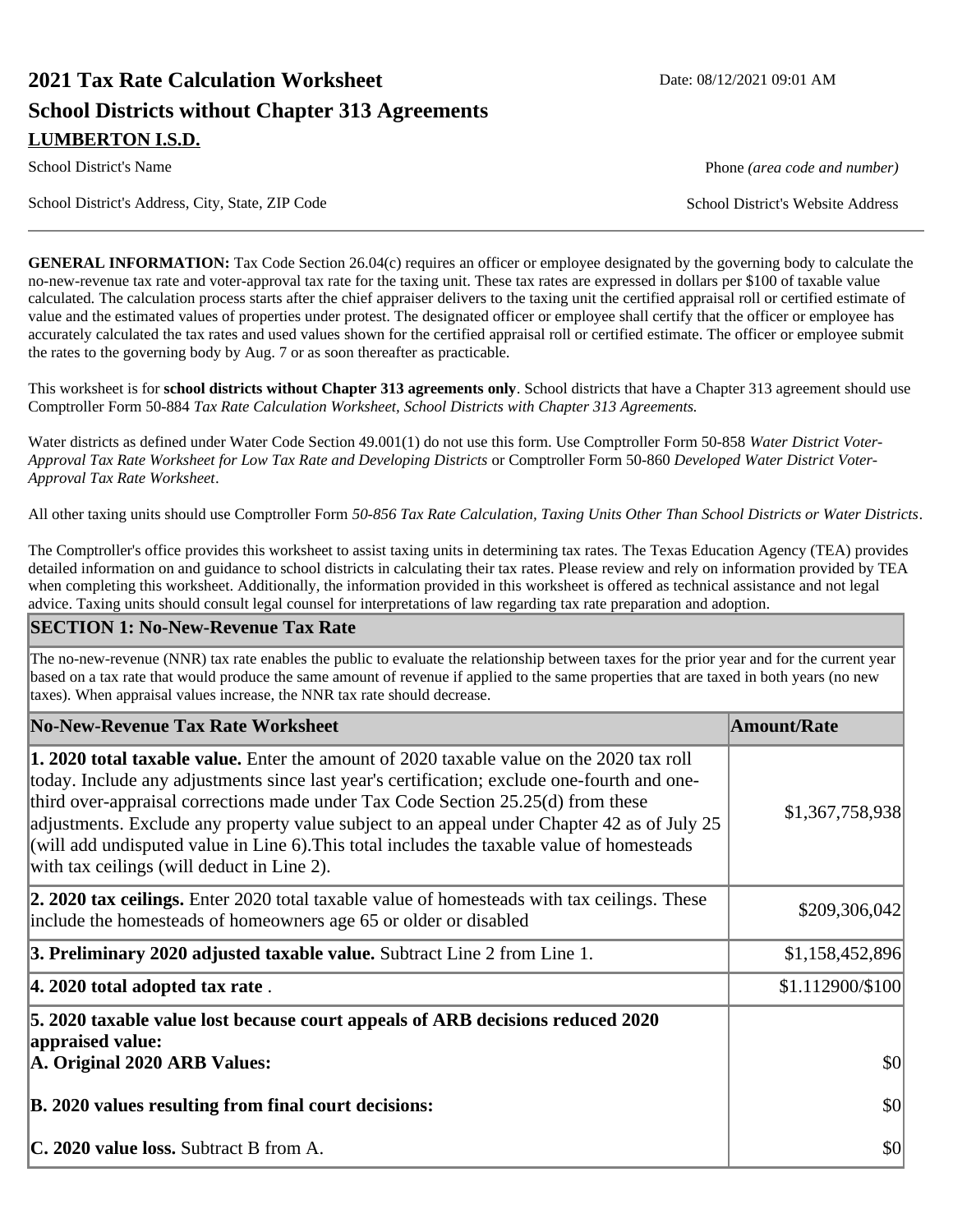| 6. 2020 taxable value subject to an appeal under Chapter 42, as of July 25:                                                                                                                                                                                                                                                                                                                                                                                                                     |                 |
|-------------------------------------------------------------------------------------------------------------------------------------------------------------------------------------------------------------------------------------------------------------------------------------------------------------------------------------------------------------------------------------------------------------------------------------------------------------------------------------------------|-----------------|
| A. 2020 ARB certified value:                                                                                                                                                                                                                                                                                                                                                                                                                                                                    | \$0             |
| B. 2020 disputed value:                                                                                                                                                                                                                                                                                                                                                                                                                                                                         | \$0             |
| C. 2020 undisputed value. Subtract B from A.                                                                                                                                                                                                                                                                                                                                                                                                                                                    | \$0             |
| 7. 2020 Chapter 42 related adjusted values Add Line 5 and 6.                                                                                                                                                                                                                                                                                                                                                                                                                                    | \$0             |
| 8. 2020 taxable value, adjusted for actual and potential court-ordered adjustments.<br>Add Line 3 and Line 7.                                                                                                                                                                                                                                                                                                                                                                                   | \$1,158,452,896 |
| $\left 9.2020\right $ taxable value of property in territory the school deannexed after Jan. 1, 2020.<br>Enter the 2020 value of property in deannexed territory.                                                                                                                                                                                                                                                                                                                               | \$0             |
| 10. 2020 taxable value lost because property first qualified for an exemption in 2021. If<br>the school district increased an original exemption, use the difference between the original<br>exempted amount and the increased exempted amount. Do not include value lost due to<br>freeport or goods-in-transit, or temporary disaster exemptions. Note that lowering the<br>amount or percentage of an existing exemption in 2021 does not create a new exemption or<br>reduce taxable value. |                 |
| A. Absolute exemptions. Use 2020 market value:                                                                                                                                                                                                                                                                                                                                                                                                                                                  | \$359,280       |
| <b>B. Partial exemptions.</b> 2021 exemption amount or 2021 percentage exemption times 2020<br> value:                                                                                                                                                                                                                                                                                                                                                                                          | \$2,118,280     |
| <b>C. Value loss.</b> Add A and B.                                                                                                                                                                                                                                                                                                                                                                                                                                                              | \$2,477,560     |
| 11. 2020 taxable value lost because property first qualified for agricultural appraisal<br>$(1-d \text{ or } 1-d-1)$ , timber appraisal, recreational/scenic appraisal or public access airport<br>special appraisal in 2021. Use only properties that qualified in 2021 for the first time; do<br>not use properties that qualified in 2020.                                                                                                                                                   |                 |
| A. 2020 market value:                                                                                                                                                                                                                                                                                                                                                                                                                                                                           | \$0             |
| B. 2021 productivity or special appraised value:                                                                                                                                                                                                                                                                                                                                                                                                                                                | \$0             |
| <b>C. Value loss.</b> Subtract B from A.                                                                                                                                                                                                                                                                                                                                                                                                                                                        | \$0             |
| 12. Total adjustments for lost value. Add Lines 9, 10C and 11C.                                                                                                                                                                                                                                                                                                                                                                                                                                 | \$2,477,560     |
| 13. Adjusted 2020 taxable value. Subtract Line 12 from Line 8.                                                                                                                                                                                                                                                                                                                                                                                                                                  | \$1,155,975,336 |
| <b>14. Adjusted 2020 total levy.</b> Multiply Line 4 by Line 13 and divide by \$100.                                                                                                                                                                                                                                                                                                                                                                                                            | \$12,864,849    |
| [15. Taxes refunded for years preceding tax year 2020. Enter the amount of taxes refunded<br>by the district for tax years preceding tax year 2020. Types of refunds include court<br>decisions, Tax Code Section 25.25(b) and (c) corrections and Tax Code Section 31.11<br>payment errors. Do not include refunds for tax year 2020. This line applies only to tax years<br>preceding tax year 2020.                                                                                          | \$35,665        |
| 16. Adjusted 2020 levy with refunds. Add Lines 14 and 15.<br>Note: If the governing body of the school district governs a junior college district in a county                                                                                                                                                                                                                                                                                                                                   | \$12,900,514    |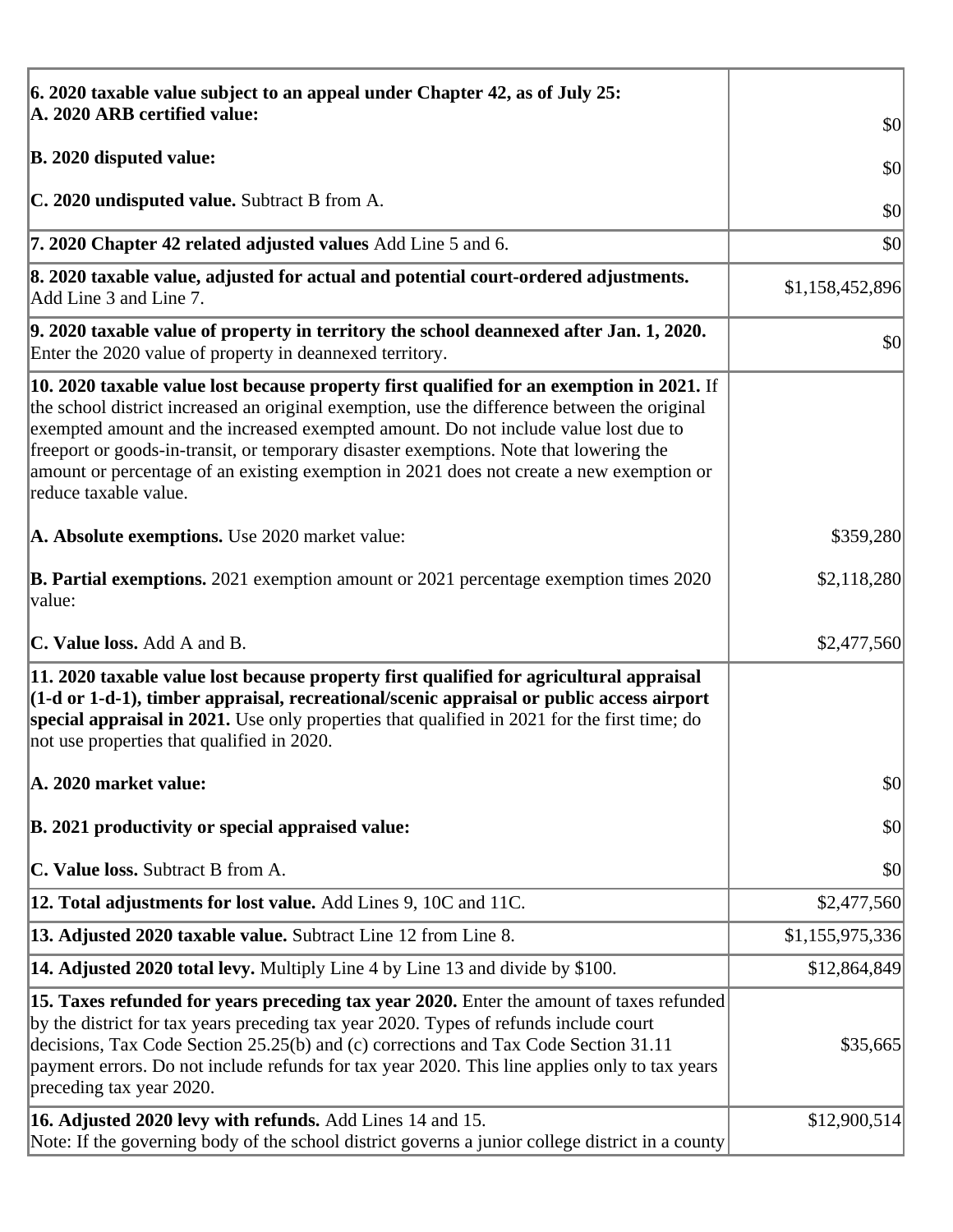| with a population of more than two million, subtract the amount of taxes the governing body<br>dedicated to the junior college district in 2020 from the result.                                                                                                                                                                                                                                                                                                                                                                                                                                                                                                                                                               |                 |
|--------------------------------------------------------------------------------------------------------------------------------------------------------------------------------------------------------------------------------------------------------------------------------------------------------------------------------------------------------------------------------------------------------------------------------------------------------------------------------------------------------------------------------------------------------------------------------------------------------------------------------------------------------------------------------------------------------------------------------|-----------------|
| 17. Total 2021 taxable value on the 2021 certified appraisal roll today. This value<br>includes only certified values and includes the total taxable value of homesteads with tax<br>ceilings (will deduct in Line 19). These homesteads include homeowners age 65 or older or<br>disabled.                                                                                                                                                                                                                                                                                                                                                                                                                                    |                 |
| $\rm{A.}$ Certified values only: $^3$                                                                                                                                                                                                                                                                                                                                                                                                                                                                                                                                                                                                                                                                                          | \$1,540,823,939 |
| <b>B. Pollution control and energy storage exemption:</b> Deduct the value of property<br>exempted for the current tax year for the first time as pollution control or energy storage<br>system property:                                                                                                                                                                                                                                                                                                                                                                                                                                                                                                                      | $$-0$           |
| <b>C. Total 2021 value.</b> Subtract B from A.                                                                                                                                                                                                                                                                                                                                                                                                                                                                                                                                                                                                                                                                                 | \$1,540,823,939 |
|                                                                                                                                                                                                                                                                                                                                                                                                                                                                                                                                                                                                                                                                                                                                |                 |
| 18. Total value of properties under protest or not included on certified appraisal roll.                                                                                                                                                                                                                                                                                                                                                                                                                                                                                                                                                                                                                                       |                 |
| $\vert$ A. 2021 taxable value of properties under protest. The chief appraiser certifies a list of<br>properties still under ARB protest. The list shows the appraisal district's value and the<br>taxpayer's claimed value, if any, or an estimate of the value if the taxpayer wins. For each of<br>the properties under protest, use the lowest of these values. Enter the total value under<br>protest.                                                                                                                                                                                                                                                                                                                    | \$25,515,062    |
| B. 2021 value of properties not under protest or included on certified appraisal roll.<br>The chief appraiser gives school districts a list of those taxable properties that the chief<br>appraiser knows about, but are not included in the appraisal roll certification. These<br>properties are also not on the list of properties that are still under protest. On this list of<br>properties, the chief appraiser includes the market value, appraised value and exemptions for<br>the preceding year and a reasonable estimate of the market value, appraised value and<br>exemptions for the current year. Use the lower market, appraised or taxable value (as<br>appropriate). Enter the total value not on the roll. | \$0             |
| <b>C. Total value under protest or not certified:</b> Add A and B.                                                                                                                                                                                                                                                                                                                                                                                                                                                                                                                                                                                                                                                             | \$25,515,062    |
| 19. 2021 tax ceilings Enter 2021 total taxable value of homesteads with tax ceilings. These<br>include the homesteads of homeowners age 65 or older or disabled. <sup>4</sup>                                                                                                                                                                                                                                                                                                                                                                                                                                                                                                                                                  | \$252,535,542   |
| 20. 2021 total taxable value. Add Lines 17C and 18C. Subtract Line 19.                                                                                                                                                                                                                                                                                                                                                                                                                                                                                                                                                                                                                                                         | \$1,313,803,459 |
| 21. Total 2021 taxable value of properties in territory annexed after Jan. 1, 2020.<br>Include both real and personal property. Enter the 2021 value of property in territory<br>annexed by the school district.                                                                                                                                                                                                                                                                                                                                                                                                                                                                                                               | \$0             |
| 22. Total 2021 taxable value of new improvements and new personal property located<br>in new improvements. New means the item was not on the appraisal roll in 2020. An<br>improvement is a building, structure, fixture or fence erected on or affixed to land. New<br>additions to existing improvements may be included if the appraised value can be<br>determined. New personal property in a new improvement must have been brought into the<br>school district after Jan. 1, 2020, and be located in a new improvement.                                                                                                                                                                                                 | \$55,595,850    |
| 23. Total adjustments to the 2021 taxable value. Add Lines 21 and 22.                                                                                                                                                                                                                                                                                                                                                                                                                                                                                                                                                                                                                                                          | \$55,595,850    |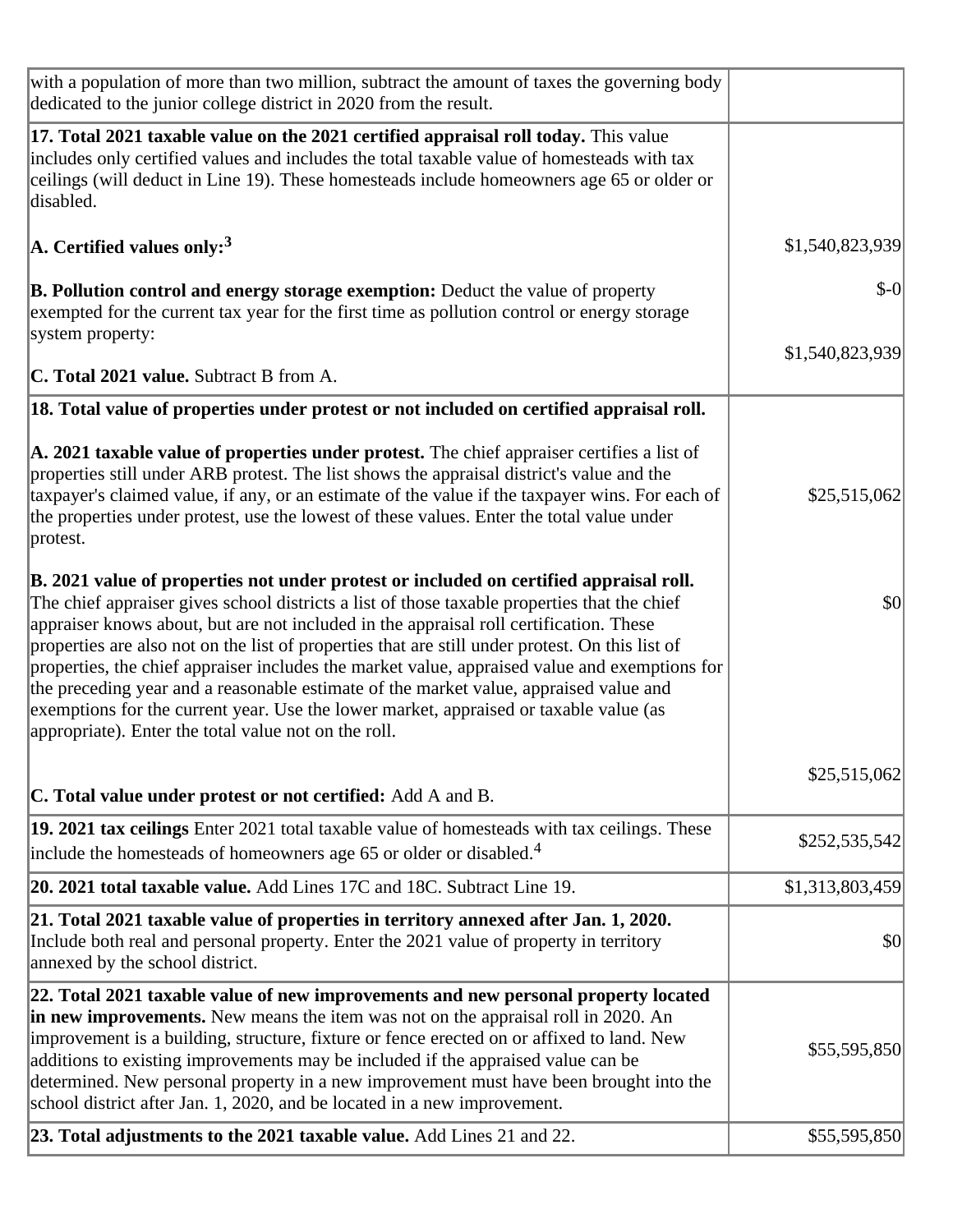| 24. Adjusted 2021 taxable value. Subtract Line 23 from Line 20.                | \$1,258,207,609  |
|--------------------------------------------------------------------------------|------------------|
| <b>25. 2021 NNR tax rate.</b> Divide Line 16 by Line 24 and multiply by \$100. | \$1.025308/\$100 |

<sup>1</sup>Tex. Tax Code Section 26.012(14)  $2$ Tex. Tax Code Section 26.012(6) <sup>3</sup>Tex. Tax Code Section 26.012(6)  ${}^{4}$ Tex. Tax Code Section 26.012(6)(A)(i)  $5$ Tex. Tax Code Section 26.012(6)(A)(ii)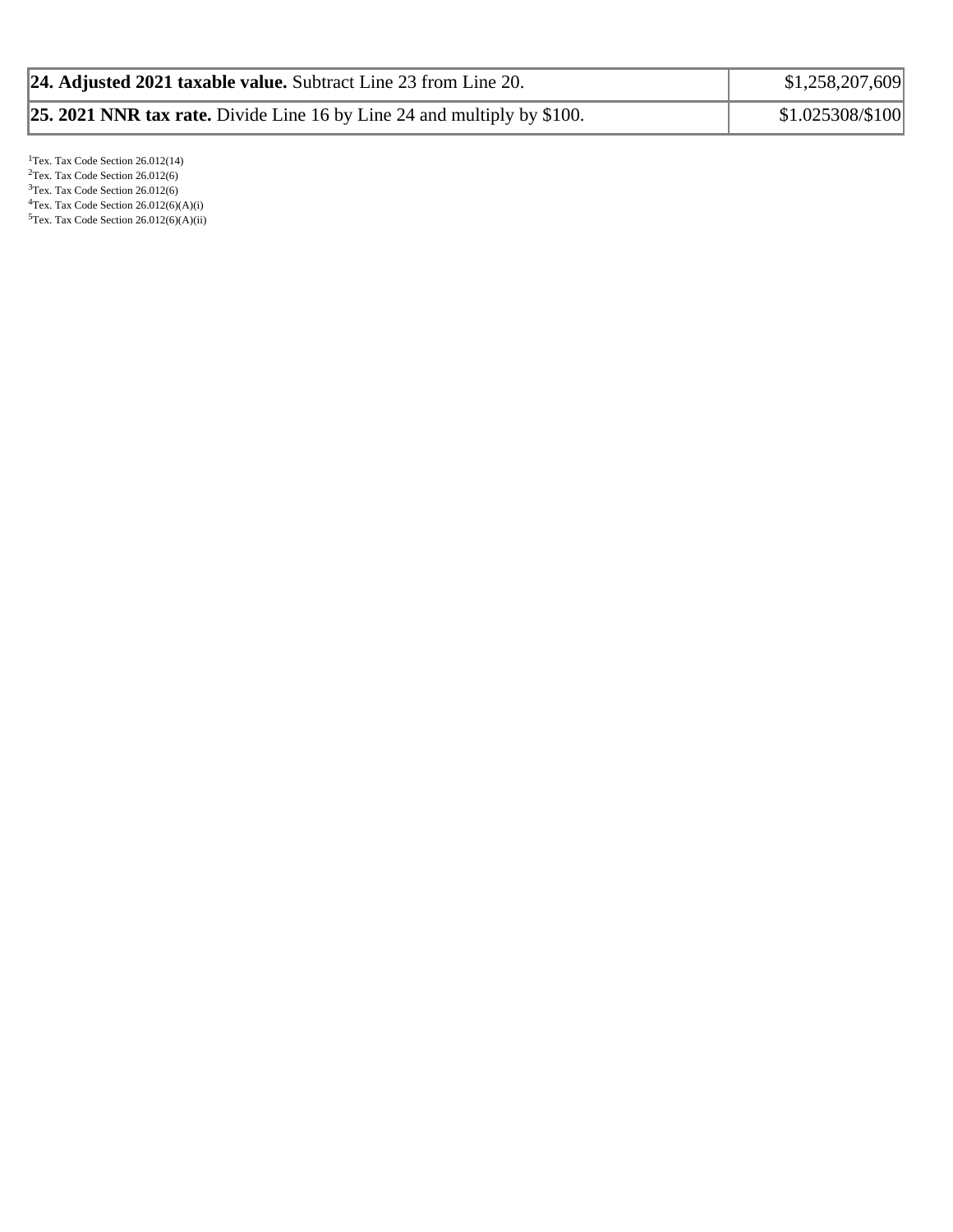## **SECTION 2: Voter-Approval Tax Rate**

The voter-approval tax rate is the highest tax rate that a taxing unit may adopt without holding an election to seek voter approval of the rate. Most school districts calculate a voter-approval tax rate that is split into three separate rates.

- 1. **Maximum Compressed Tax Rate (MCR):** A district's maximum compressed tax rate is defined as the tax rate for the current tax year per \$100 of valuation of taxable property at which the district must levy a maintenance and operations tax to receive the full amount of the tier one allotment.
- 2. **Enrichment Tax Rate (DTR):** A district's enrichment tax rate is defined as any tax effort in excess of the district's MCR and less than \$0.17. The enrichment tax rate is divided into golden pennies and copper pennies. School districts can claim up to 8 golden pennies, not subject to compression, and 9 copper pennies which are subject to compression with any increases in the guaranteed yield.
- 3. **Debt Rate:** The debt tax rate includes the debt service necessary to pay the school district's debt payments in the coming year. This rate accounts for principal and interest on bonds and other debt secured by property tax revenue.

The MCR and DTR added together make up the school district's maintenance and operations (M&O) tax rate. Districts cannot increase the district's M&O tax rate to create a surplus in M&O tax revenue for the purpose of paying the district's debt service.

If a school district adopted a tax rate that exceeded its voter-approval tax rate without holding an election to respond to a disaster in the prior year, as allowed by Tax Code Section 26.042(e), the school district may not consider the amount by which it exceeded its voterapproval tax rate (disaster pennies) in the calculation this year. This adjustment will be made in Section 4 of this worksheet.

A district must complete an efficiency audit before seeking voter approval to adopt a M&O tax rate higher than the calculated M&O tax rate, hold an open meeting to discuss the results of the audit, and post the results of the audit on the district's website 30 days prior to the election. Additionally, a school district located in an area declared a disaster by the governor may adopt a M&O tax rate higher than the calculated M&O tax rate during the two-year period following the date of the *declaration without conducting an efficiency audit*.

Districts should review information from TEA when calculating their voter-approval rate.

| <b>Voter-Approval Tax Rate Worksheet</b>                                                                                                                                                                                                                                                                                                                                                                                                                                                                                                                                    | <b>Amount/Rate</b> |
|-----------------------------------------------------------------------------------------------------------------------------------------------------------------------------------------------------------------------------------------------------------------------------------------------------------------------------------------------------------------------------------------------------------------------------------------------------------------------------------------------------------------------------------------------------------------------------|--------------------|
| 26. 2021 maximum compressed tax rate (MCR). TEA will publish compression rates<br>based on district and statewide property value growth. Enter the school districts' maximum<br>compressed rate based on guidance from TEA                                                                                                                                                                                                                                                                                                                                                  | \$0.822000/\$100   |
| 27. 2021 enrichment tax rate (DTR). Enter the greater of $A$ and $B$ .<br>A. Enter the district's 2020 DTR, minus any required reduction under Education Code<br>Section 48.202(f)                                                                                                                                                                                                                                                                                                                                                                                          | \$0.050000         |
| B. \$0.05 per \$100 of taxable value.                                                                                                                                                                                                                                                                                                                                                                                                                                                                                                                                       | \$0.000000         |
| 28. 2021 maintenance and operations (M&O) tax rate (TR). Add Lines 26 and 27.<br>Note: M&O tax rate may not exceed the sum of \$0.17 and the product of the state<br>compression percentage multiplied by \$1.00.                                                                                                                                                                                                                                                                                                                                                           | \$0.872000/\$100   |
| 29. Total 2021 debt to be paid with property tax revenue.<br>Debt means the interest and principal that will be paid on debts that:<br>$(1)$ Are paid by property taxes;<br>$(2)$ Are secured by property taxes;<br>$(3)$ Are scheduled for payment over a period longer than one year; and<br>$(4)$ Are not classified in the school district's budget as M&O expenses.                                                                                                                                                                                                    |                    |
| A. Debt includes contractual payments to other school districts that have incurred debt on<br>behalf of this school district, if those debts meet the four conditions above. Include only<br>amounts that will be paid from property tax revenue. Do not include appraisal district budget<br>payments. If the governing body of a taxing unit authorized or agreed to authorize a bond,<br>warrant, certificate of obligation, or other evidence of indebtedness on or after Sept. 1, 2021,<br>verify if it meets the amended definition of debt before including it here: |                    |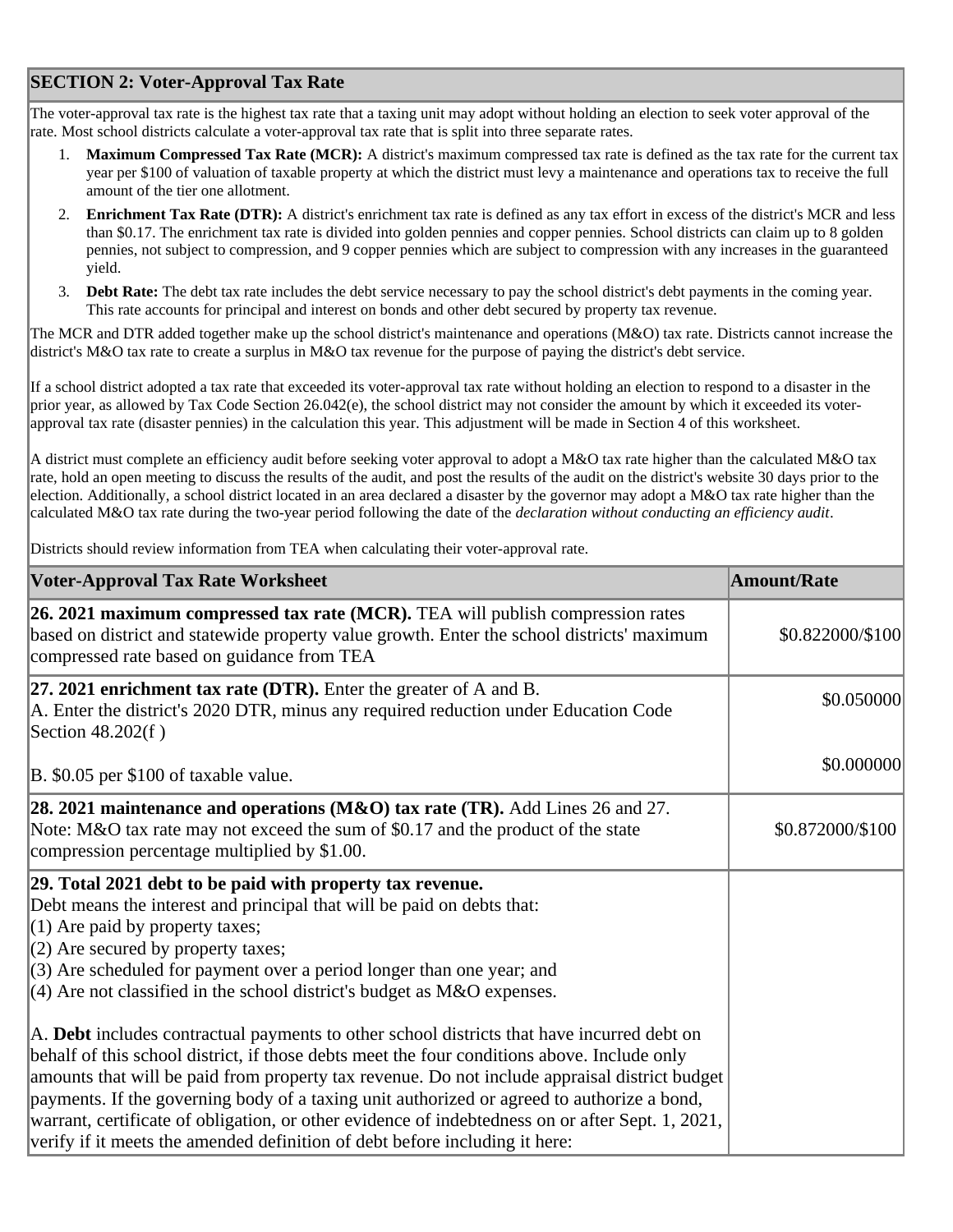| Enter debt amount:                                                                                                                                                                                                                                                                                                                            | \$4,007,800      |
|-----------------------------------------------------------------------------------------------------------------------------------------------------------------------------------------------------------------------------------------------------------------------------------------------------------------------------------------------|------------------|
| B. Subtract <b>unencumbered fund amount</b> used to reduce total debt.                                                                                                                                                                                                                                                                        | \$0              |
| C. Subtract state aid received for paying principal and interest on debt for facilities through<br>the existing debt allotment program and/or instructional facilities allotment program.                                                                                                                                                     | \$6,531          |
| D. Adjust debt: Subtract B and C from A.                                                                                                                                                                                                                                                                                                      | \$4,001,269      |
| 30. Certified 2020 excess debt collections. Enter the amount certified by the collector.                                                                                                                                                                                                                                                      | \$0              |
| 31. Adjusted 2021 debt. Subtract line 30 from line 29D.                                                                                                                                                                                                                                                                                       | \$4,001,269      |
| 32. 2021 anticipated collection rate.<br>If the anticipated rate in A is lower than actual rates in B, C and D, enter the lowest rate from<br>$ B, C$ and D. If the anticipated rate in A is higher than at least one of the rates in the prior<br>three years, enter the rate from A. Note that the rate can be greater than 100%            | 100.00%          |
| A. Enter the 2021 anticipated collection rate certified by the collector:                                                                                                                                                                                                                                                                     | 100.00%          |
| B. Enter the 2020 actual collection rate                                                                                                                                                                                                                                                                                                      | 100.00%          |
| C. Enter the 2019 actual collection rate                                                                                                                                                                                                                                                                                                      | 100.00%          |
| D. Enter the 2018 actual collection rate                                                                                                                                                                                                                                                                                                      | 100.00%          |
| 33. 2021 debt adjusted for collections. Divide line 31 by line 32.<br>Note: If the governing body of the school district governs a junior college district in a county<br>with a population of more than two million, add the amount of taxesthe governing body<br>proposes to dedicate to the junior college district in 2021 to the result. | \$4,001,269      |
| 34. 2021 total taxable value. Enter amount on line 20 of the No-New-Revenue Tax Rate<br>Worksheet.                                                                                                                                                                                                                                            | \$1,313,803,459  |
| 35. 2021 debt tax rate. Divide line 33 by line 34 and multiply by \$100.                                                                                                                                                                                                                                                                      | \$0.304556/\$100 |
| 36. 2021 voter-approval tax rate. Adds lines 28 and 35.<br>If the school district received distributions from an equalization tax imposed under former<br>Chapter 18, Education Code, add the NNR tax rate as of the date of the county unit system's<br>abolition to the sum of Lines 28 and 35.                                             | \$1.176556/\$100 |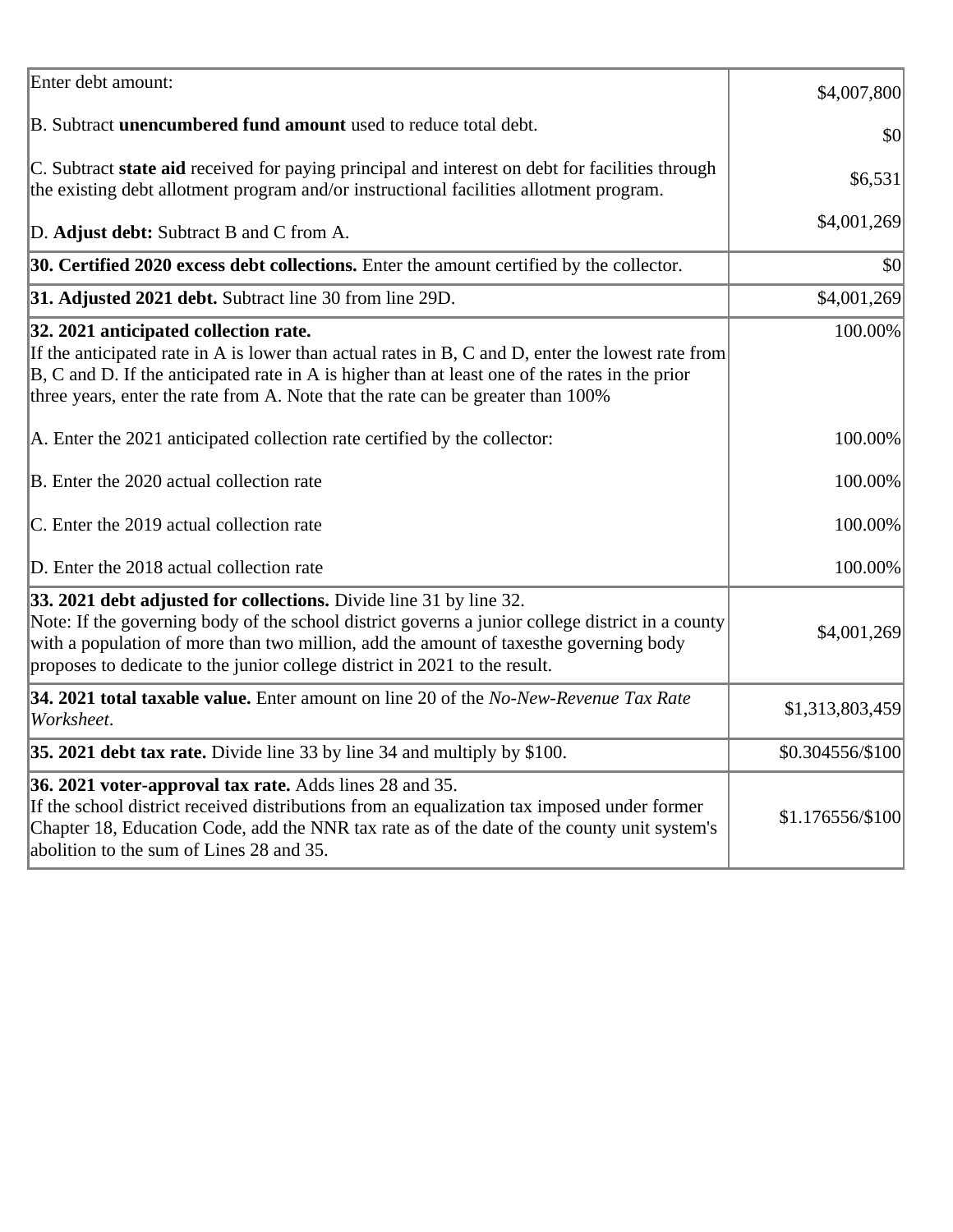## **SECTION 3: Voter-Approval Tax Rate Adjustment for Pollution Control**

A school district may raise its rate for M&O funds used to pay for a facility, device or method for the control of air, water or land pollution. This includes any land, structure, building, installation, excavation, machinery, equipment or device that is used, constructed, acquired or installed wholly or partly to meet or exceed pollution control requirements. The school district's expenses are those necessary to meet the requirements of a permit issued by the Texas Commission on Environmental Quality (TCEQ). The school district must provide the tax assessor with a copy of the TCEQ letter of determination that states the portion of the cost of the installation for pollution control.

This section should only be completed by a school district that uses M&O funds to pay for a facility, device or method for the control of air, water or land pollution.

| Voter-Approval Rate Adjustment for Pollution Control Requirements Worksheet                                                                                                                                                                            | Amount/Rate      |
|--------------------------------------------------------------------------------------------------------------------------------------------------------------------------------------------------------------------------------------------------------|------------------|
| [37. Certified expenses from the Texas Commission on Environmental Quality (TCEQ).<br>Enter the amount certified in the determination letter from TCEQ. The school district shall<br>provide its tax assessor with a copy of the letter. <sup>34</sup> | \$0              |
| <b>38. 2021 total taxable value.</b> Enter the amount from line 20 of the No-New-Revenue Tax<br>Rate Worksheet.                                                                                                                                        | \$1,313,803,459  |
| 39. Additional rate for pollution control. Divide line 37 by line 38 and multiply by \$100.                                                                                                                                                            | \$0.000000/\$100 |
| 40. 2021 voter-approval tax rate, adjusted for pollution control. Add line 36 and line 39.                                                                                                                                                             | \$1.176556/\$100 |